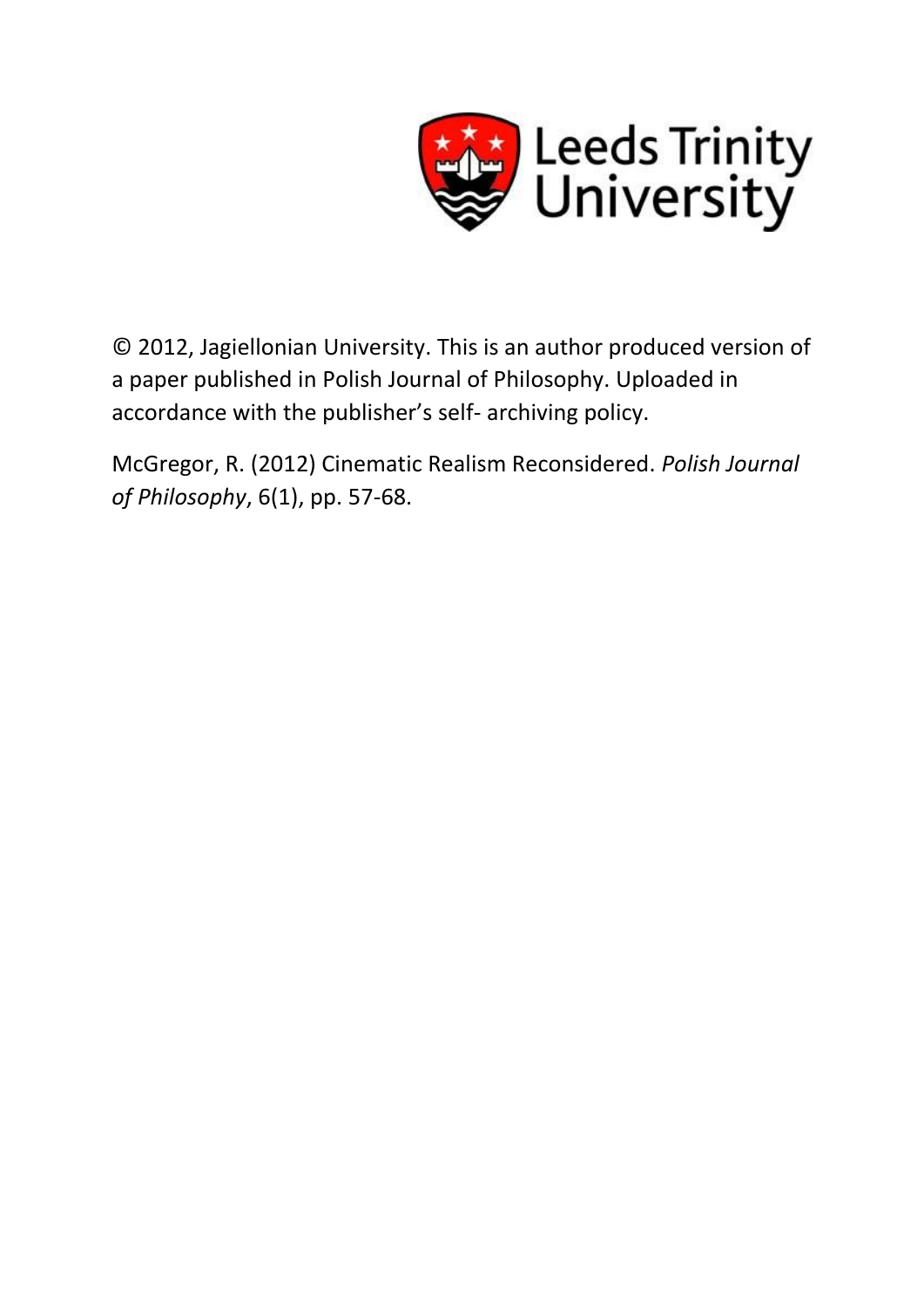### **CINEMATIC REALISM RECONSIDERED**

ABSTRACT: The purpose of this paper is to re-examine the debate about cinematic motion in terms of the necessity for reception conditions in art. I shall argue that Gregory Currie's rejection of weak illusionism – the view that cinematic motion is illusory – is sound, because cinematic images really move, albeit in a responsedependent rather than garden-variety manner. In §1 I present Andrew Kania's rigorous and compelling critique of Currie's realism. I assess Trevor Ponech's response to Kania in §2, and show that his focus on the cinematic experience is indicative of the direction the debate should take. §3 demonstrates that the issue is underpinned by the question of the role of reception conditions in the experience of art. In §4 I apply my observations on reception conditions to the problem of cinematic motion and conclude that Kania's objections are unsuccessful due to his failure to acknowledge the necessary conditions for cinematic experience.

# **1. The Illusion of Realism**

Gregory Currie produced the first comprehensive philosophy of film in the analytic tradition with *Image and Mind* in 1995, and identified the essence of film as 'moving pictures' (Currie, 1997, p. 47). His ontology of film is strictly realist, and he rejects both cognitive and perceptual illusionism in film. In cognitive or strong illusionism the viewer believes that she occupies the position of the camera, and is therefore present in the story. Currie correctly notes that audiences neither react nor think in this way, and dismisses the '*Imagined Observer Hypothesis*' (Currie, 1995, p. 167).<sup>1</sup>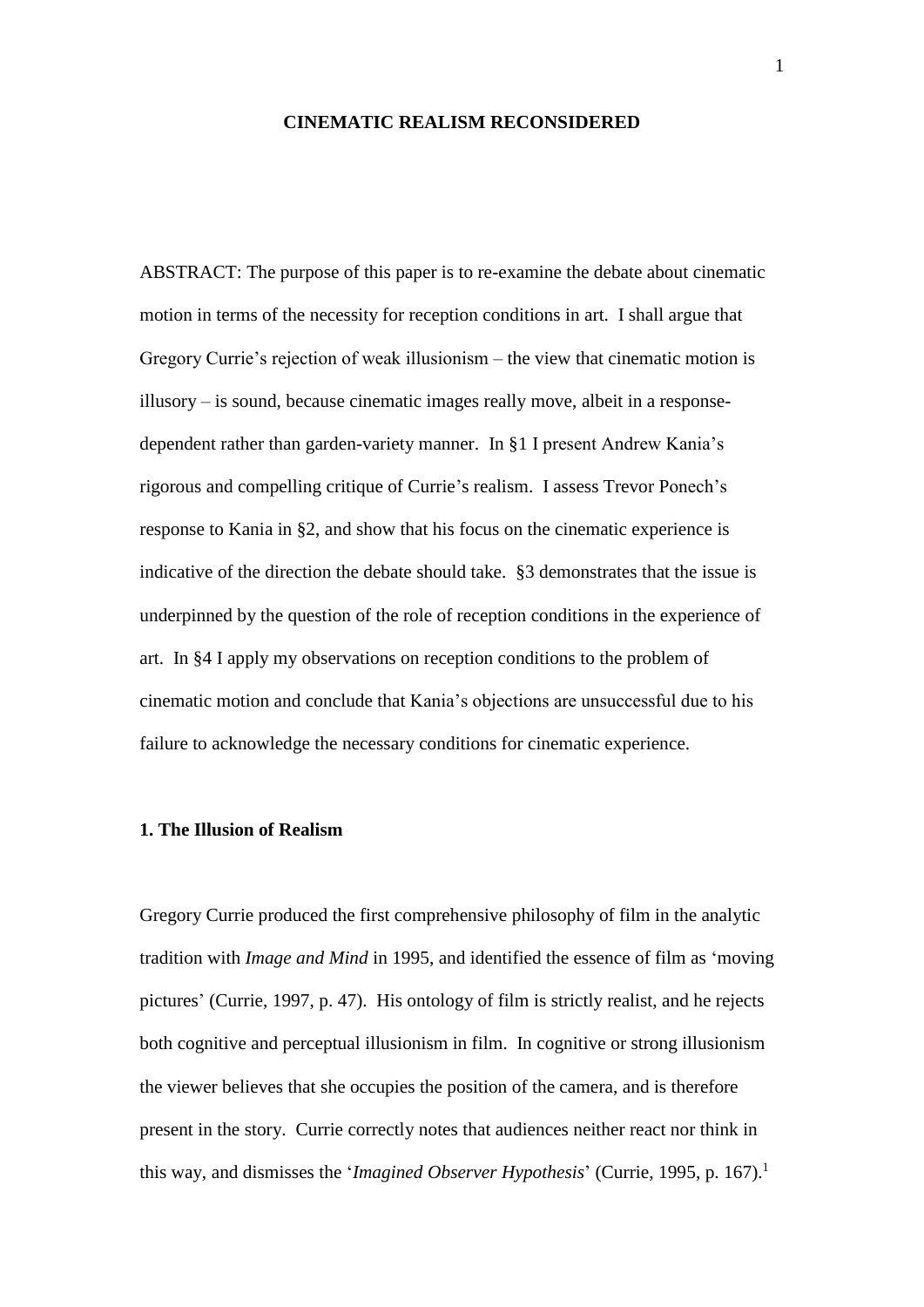In perceptual or weak illusionism experience represents the world in a particular way, even though the viewer knows this to be false, and the thesis is that the movement of images onscreen is illusory in this sense. Currie's rejection of this claim is highly controversial, with both illusionists and realists appealing to an intuitive view of cinematic motion. In "The Illusion of Realism in Film" Kania refers to the 'commonsense' view of the illusion of movement (Kania, 2002, p. 243), and film theorists and critics seem to take it for granted that the succession of still frames in film produce an illusion of continuous motion. On the other hand, Currie (1995, p. 38) maintains that the burden of proof lies with the illusionists, and his argument against perceptual illusionism is supported by aestheticians such as Berys Gaut (1998, p. 331) and Dominic McIver Lopes (1998, p. 347).

Although Kania endorses Currie's theory of film, and his general position on cinematic realism, he believes that the rejection of perceptual illusionism is unjustified. He begins with the accurate observation that Currie fails to present an argument for realism, merely arguing against illusionism.<sup>2</sup> An apparently even more telling criticism is that Currie equivocates between proposing 'garden-variety motion possessed by such things as my bicycle as I ride to school' and 'special responsedependent motion' (Kania, 2002, p. 247). Garden-variety motion is characterised by an object occupying 'contiguous spatial locations at contiguous moments in time' (Kania, 2002, p. 250). Film is not analogous because there are twenty-four discrete impacts of light on the screen each second rather than a continuity of light on the screen as the images (appear to) move. In describing the cinematic image as produced by the 'continuous impact of light on screen', Currie (1995, p. 41) has thus made 'a simple factual error' (Kania, 2002, p. 250).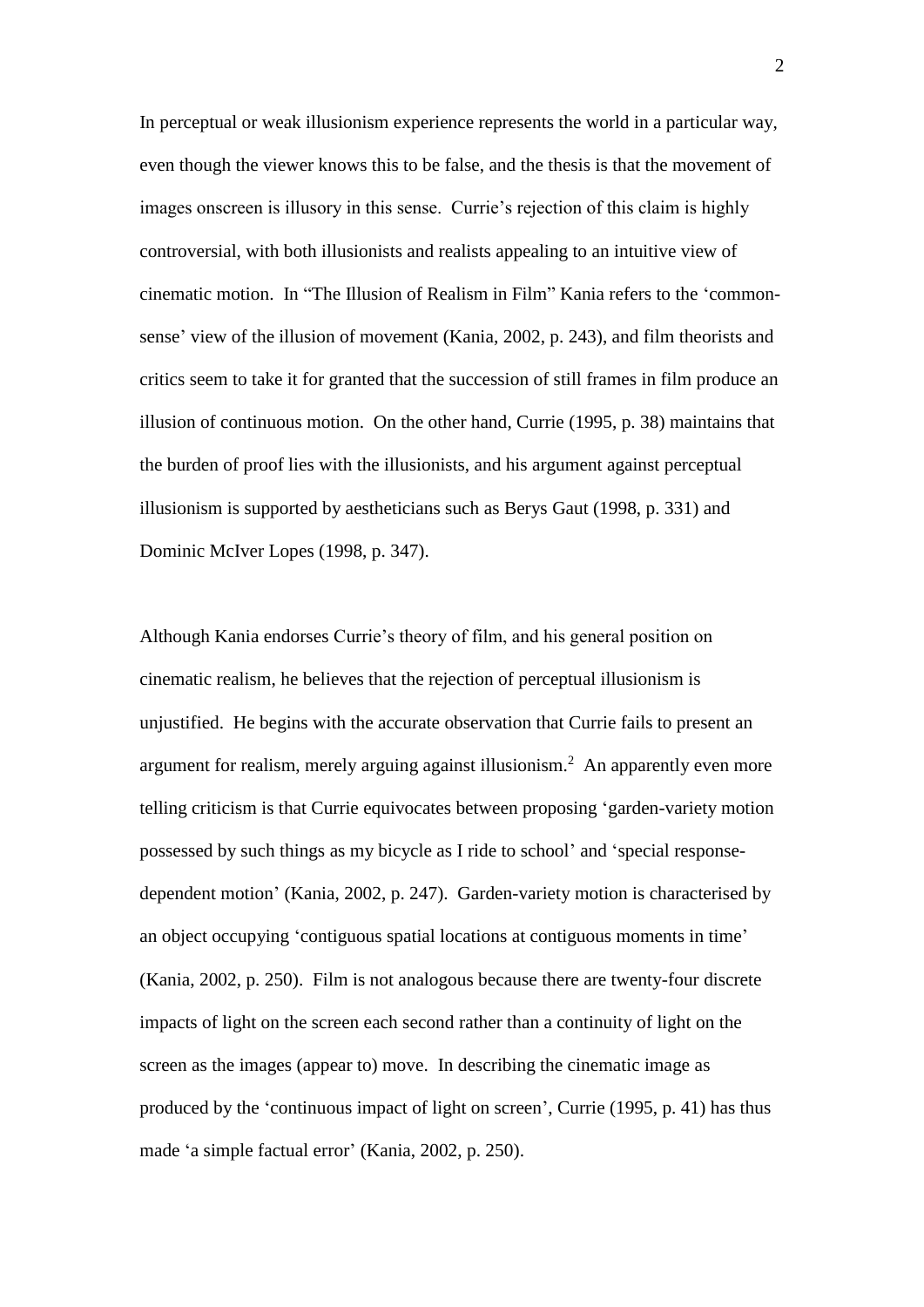I am not convinced that Currie ever proposes garden-variety motion, although he does vacillate between a strong and weak sense of "real".<sup>3</sup> Fundamentally, he believes that the movement of images is analogous to  $-$  even like  $-$  the property of colour. Movement and colour are both real, but also dependent on a psychological reaction, and thus extrinsic (Currie, 1995, p. 32). Colours are not an illusion because I am not in error when I see red in the *Tricolore*. 'Roughly, for things to be red they merely have to look red to us in normal conditions' (Currie, 1997, p. 47). In discussing cinematic motion as response-dependent, Currie addresses the objection from the Müller-Lyer illusion: if cinematic motion is a 'veridical experience of a responsedependent property' a parallel argument could be constructed for the illusion created by the Müller-Lyer as veridical (1995, p. 44). Thus the experience of the two lines 'is not the metrical property of objects we measure with rigid rods, but rather a responsedependent length', and one's perception of this response-dependent length is regarded as veridical (Currie, 1995, p. 44). Both the Müller-Lyer illusion and cinematic motion involve perception independent of belief and the problem for Currie is that regarding response-dependent motion as real has the consequence of dismissing a paradigmatic illusion.

Currie's answer identifies the difference between the Müller-Lyer and cinematic motion as being that the appearance of the former suggests that an independent check, e.g. conventional measurement, would reveal an illusion; the experience of film does not, however, suggest that an independent check – e.g., slowing down the projector speed – would reveal the movement as illusory. This is a very weak defence, because no convincing illusion draws attention to its illusory nature. Furthermore, Kania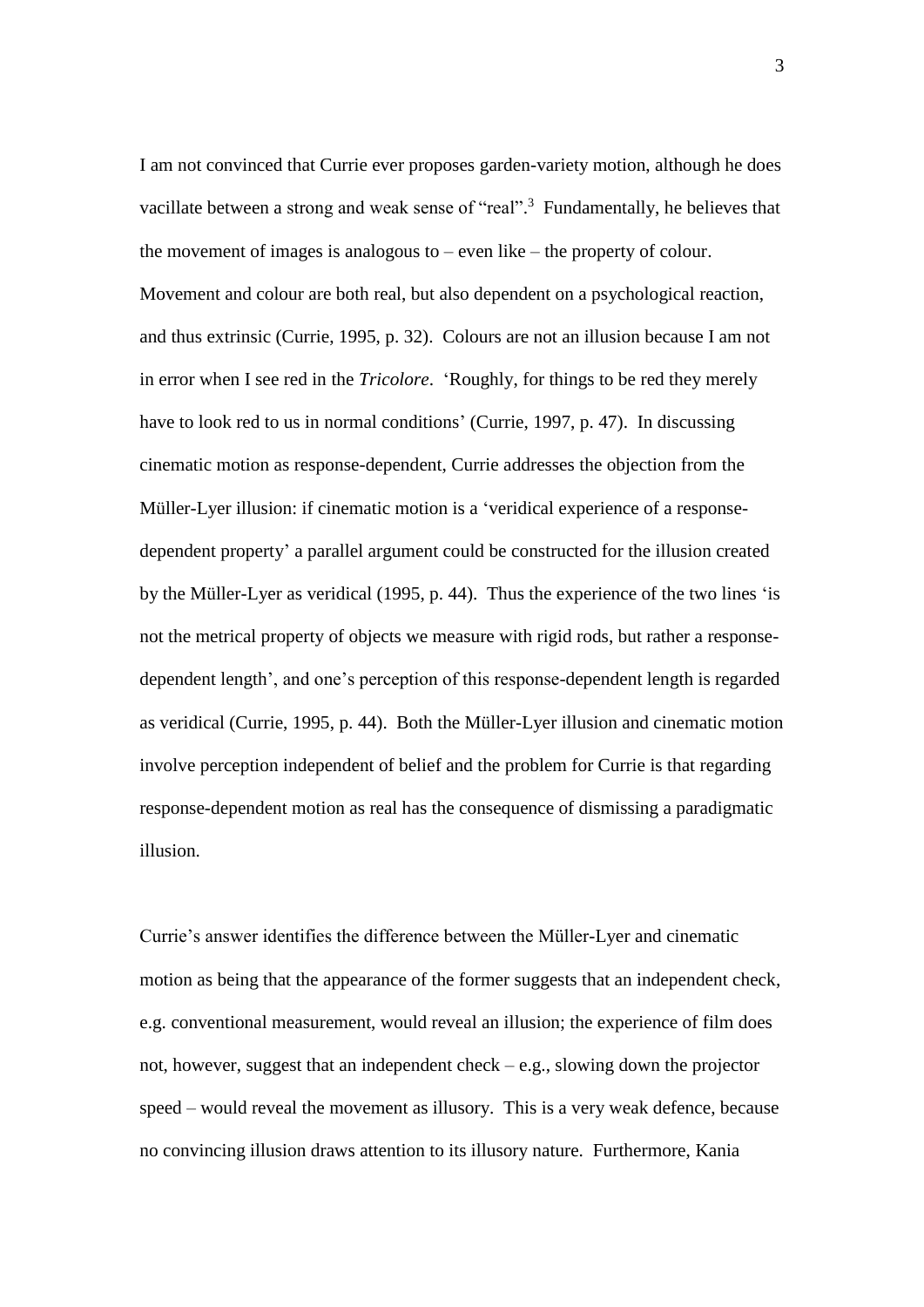explains why slowing down the projector speed so that it produces a succession of still images is exactly analogous to measuring the lines of the Müller-Lyer:

The point is that once you have understood what is going on at the lower level of the mechanics of projection…you will change your mind about what to say at the higher level of perception of the normally projected film. (Kania, 2002, p. 249)

The Müller-Lyer is a paradigmatic perceptual illusion, and it seems as if cinematic motion belongs to the same category.

Currie's conception of the movement of images is essential to his claim that there is real movement onscreen, and is contested by Kania on the basis that Currie creates a false dichotomy. Kania agrees with Currie that there is no illusion of physical objects in motion onscreen, but rejects his alternative of a veridical experience of images in motion. 'An obvious third possibility is that we have an *illusion* of *images* moving in front of us' (Kania, 2002, p. 252). Kania believes the key to Currie's position is ascertaining whether the images themselves are reidentifiable objects, and – if so – whether they move. He refers to Currie's refutation of the argument from wave motion. This objection to realism is that the appeal to response dependence in cinematic motion has the undesirable consequence that the movement of a wave is real. There is no single, reidentifiable object in a wave, however, only a transfer of energy from molecule to molecule. Currie (1995, p. 45) claims that the cases are different because the body of water is a physical object which we perceive to be moving (spreading) as a wave. In cinematic motion, there is no physical object that moves, i.e. no illusion of movement; there is the real movement of an image.

Kania's concern is that Currie first disassociates the image from the object it represents in order to show that there is no illusion taking place, and then assumes that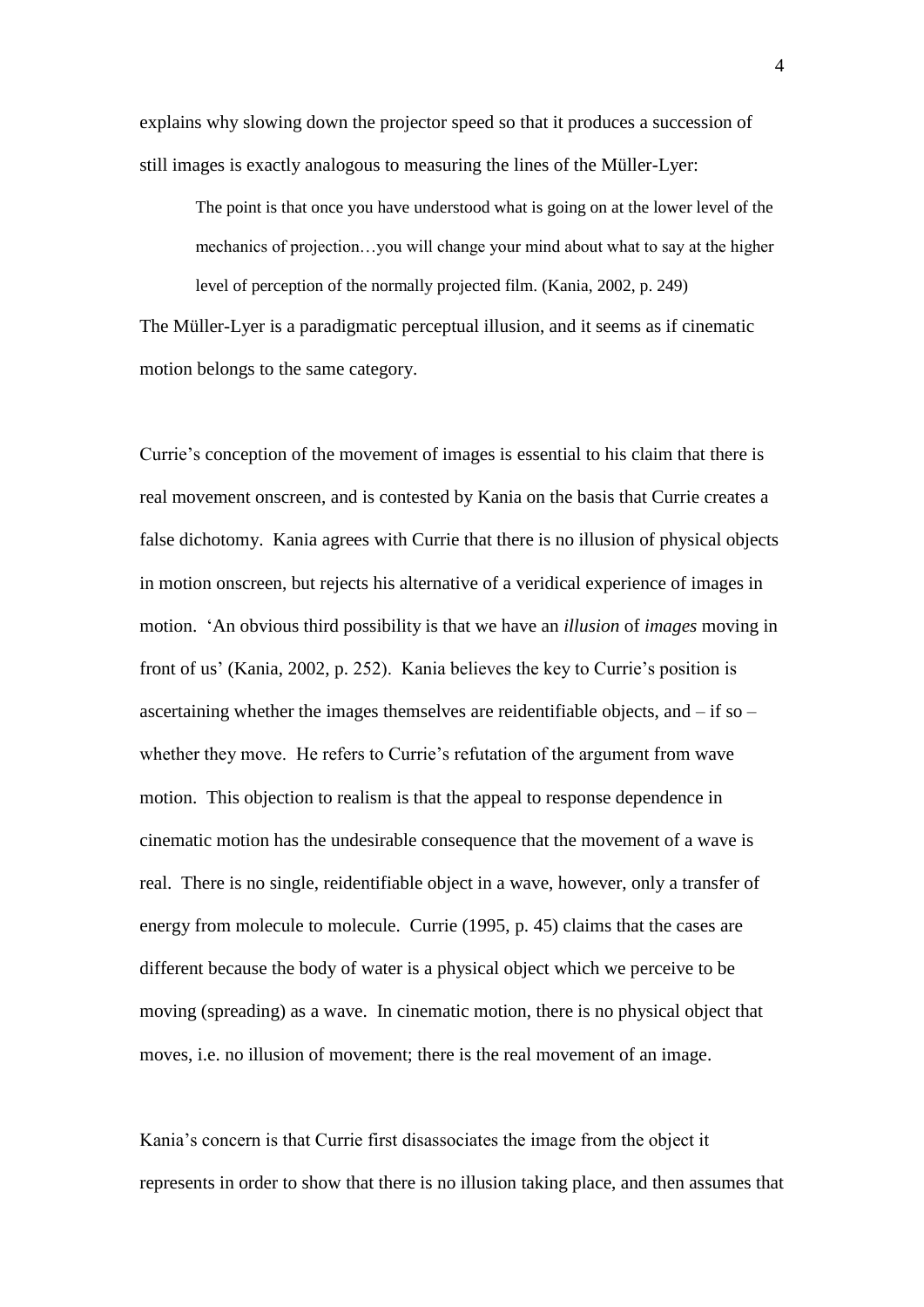this image is 'a single reidentifiable thing' and thus not an illusion itself (Kania 2002, p. 253). He presents a highly entertaining example of a dialogue between Paul (an illusionist) and Vince (a realist), who have just watched a film where John Wayne strides across the screen (Kania, 2002, pp. 253-254). Both Paul and Vince agree that they were watching an image of Wayne walking, but Vince holds that the image itself moved. When Paul slows the speed of the projection down, it is clear that the images are different, e.g., one shows the left side of Wayne's face and the next his whole face from the front. Vince then admits that the reidentifiable image itself is an illusion created by the speed of the projection, and thus that cinematic motion is an illusion of successive images. Currie's recourse to images rather than objects is not therefore enough to save his position: all movement on the screen is illusory.

# **2. The Reality of Stroboscopic Motion**

Although Ponech's "External Realism about Cinematic Motion" is a response to Kania, he maintains that his view is closer to Kania's than Currie's as he agrees that cinematic motion is external and prior to the interpretation of information by the mind (Ponech, 2006, p. 368). Ponech identifies the essence of the debate as being 'whether the image undergoes objective displacement, that is, moves continuously in a contiguous space, independent of any perceptual uptake' (Ponech, 2006, p. 354). His intended solution is extremely ambitious: to show, *contra* Kania and Currie, that cinematic images exhibit *garden-variety* motion (Ponech, 2006, p. 355).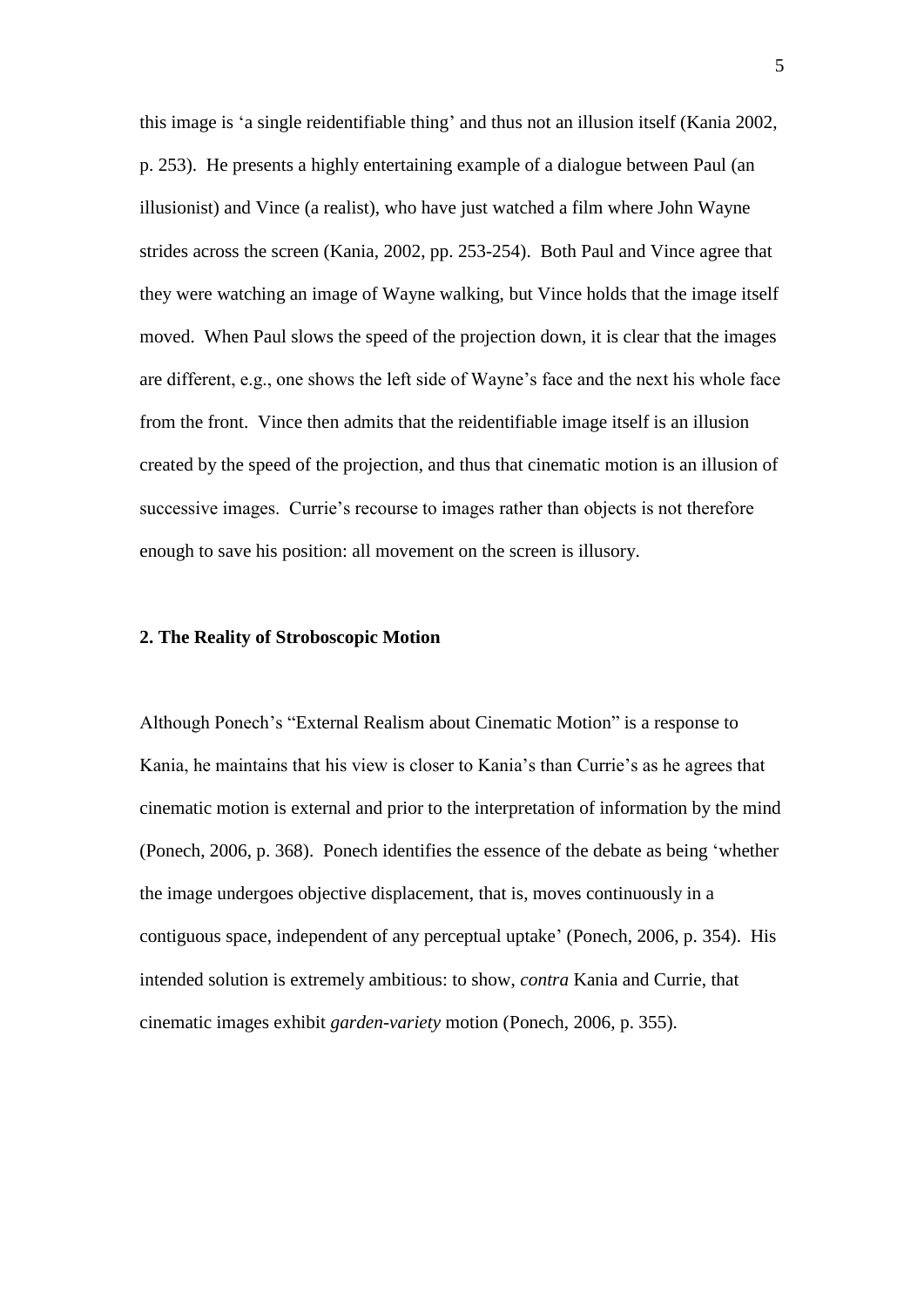Ponech differentiates visual displays from display formats, and demonstrates that the former possess two essential properties, pixels and stroboscopic motion. Stroboscopic motion:

denotes the continuous transformations a display undergoes, transformations partly constitutive of it. A display is more than a static field of pixels. It is also a course of events. Periods of illumination alternate with periods of non-illumination; the pixels' brightness and intensity fluctuate…This flashing is the display's stroboscopic motion. (Ponech, 2006, p. 357).

The stroboscopic motion of pixels produces and sustains cinematic images-of-things, e.g. *W*, the image-of-John-Wayne:

*W* is a singleton. "Singleton" designates a visible structure standing out from its background and other such structures in its vicinity. As such it is one perceptual target, perhaps among many, present in the display space. Like any singleton it is not an abstract entity but a tangible object of experience. Viewers are in sensory contact with it and have perceptual representations which are about it. (Ponech, 2006, p. 360)

The stroboscopic motion of singletons forms the basis of Ponech's theory and while he admits that singletons do not move in the same way as bicycles, he believes that they meet Kania's criteria for garden-variety motion because they occupy contiguous spatial locations at contiguous moments in time. Thus: 'The singleton, *W*, undergoes objective displacement within the visual display', a process Ponech calls '*continuous stroboscopic displacement*' (Ponech, 2006, p. 362). The claim that *W* does not exhibit garden-variety motion is an arbitrary restriction of the term because *W* moves as follows:

It does not achieve objective displacement in the same way its depictum did…It does so through the mechanism of stroboscopy. *W*'s change of position from *L* to  $L^n$  is a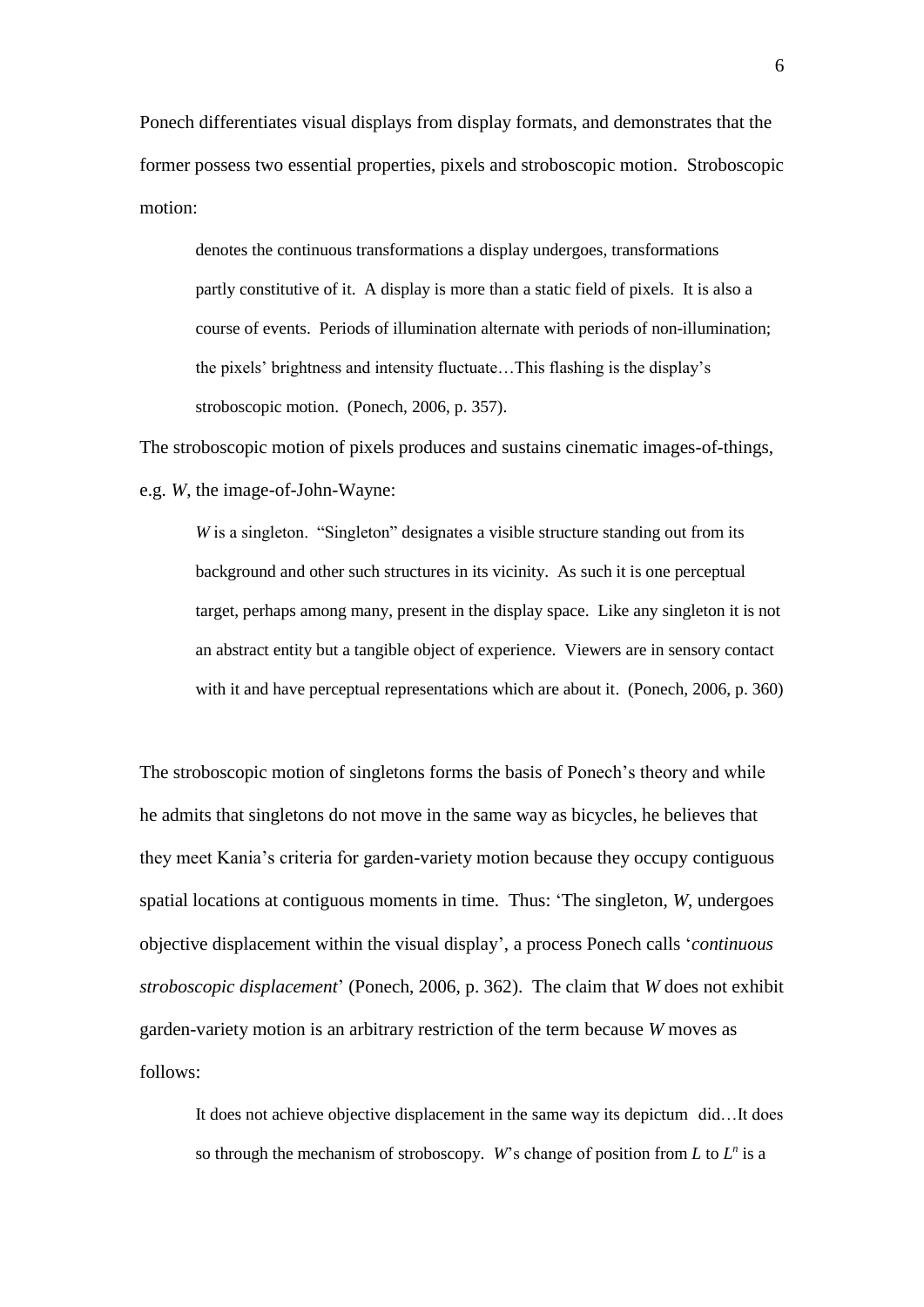visible, stroboscopically generated occurrent event in the display space. (Ponech, 2006, p. 365)

Singletons are real perceptual objects and their continuous stroboscopic displacement is real movement. When an observer has a cinematic experience of a singleton in motion, therefore, there is no illusion involved.

"Singletons" are Ponech's technical term for Currie's identification of an image of a particular as a 'particular reidentifiable thing' (Currie, 1996, p. 340). Currie claims that there are '*images* of reidentifiable physical objects moving in front of our eyes', as opposed to the objects themselves (Currie, 1996, p. 338). (The exception is, of course, animation, where the images are not of physical objects.<sup>4</sup>) Cinematic technology produces the particular reidentifiable thing onscreen, and Currie believes that this thing really moves:

We see a cinematic image of a man, and we see that it is in one place on the screen, and we later see that it is in another; indeed, we see that image move from one place to another on the screen. (Currie, 1995: pp. 40-41)

I shall henceforth use Ponech's term when discussing this type of image. Kania denies the existence of singletons,<sup>5</sup> and I present the three characterisations of cinematic motion as follows:

Ponech: the motion of singletons is objectively real. Currie: the motion of singletons is subjectively real (because it is response-dependent, like colour).

Kania: singletons and cinematic motion are illusory (and thus response-dependent).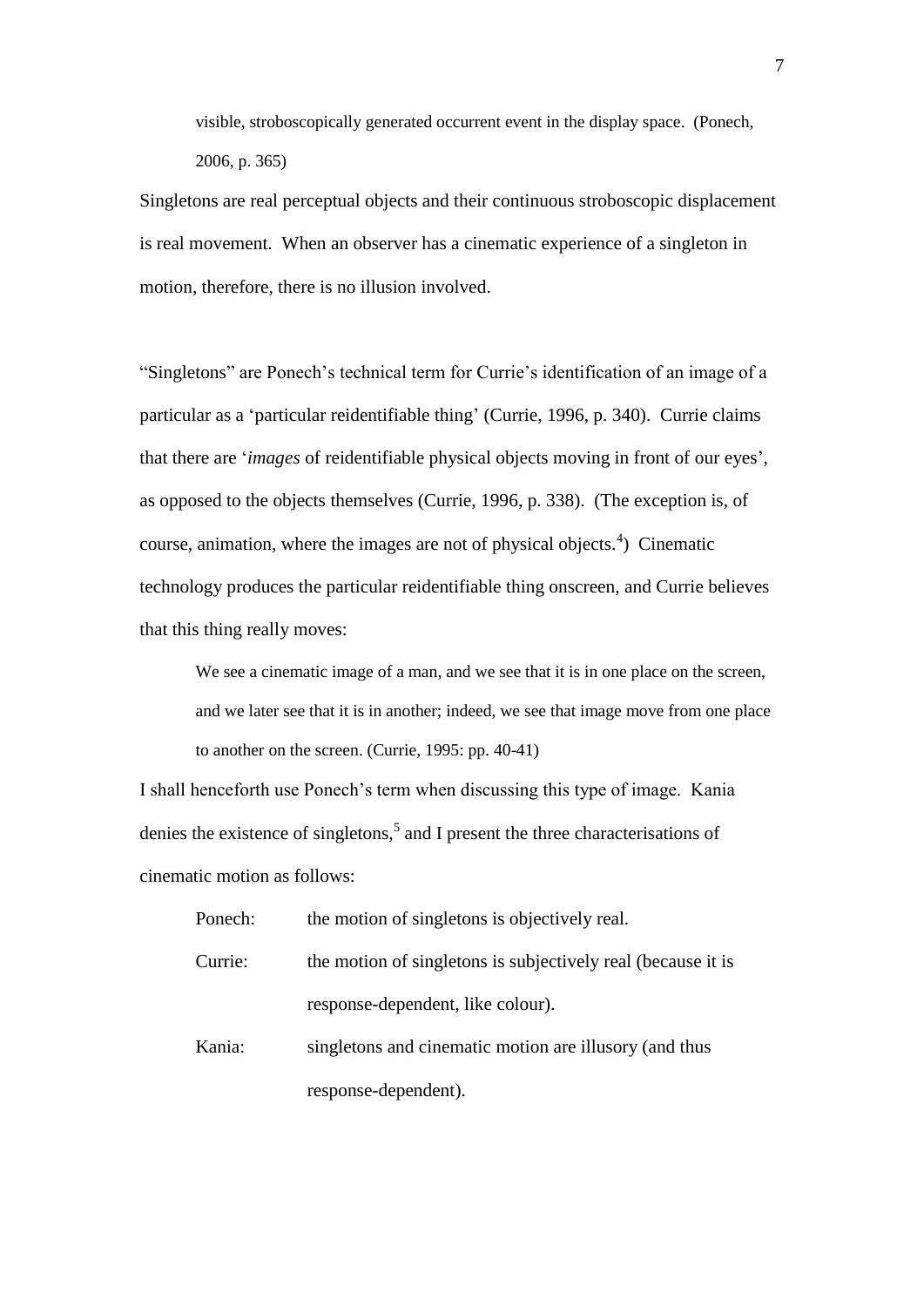I do not wish to discuss the ontological status of singletons in detail, so I shall restrict my observations to the obvious: if one considers their reality in terms of existence and independence, they are different to bicycles. In his description of stroboscopic motion, Ponech notes: 'This type of motion is not to be confused with objective displacement. Pixels do not roll across the screen like billiard balls' (Ponech, 2006, p. 357). But the motion of bicycles and billiard balls is exactly the kind of motion to which Kania is referring when he discusses garden-variety motion. He is quite clear that for 'normal' or garden-variety motion there must be: (1) an *object*, and (2) that object must occupy *contiguous spatial locations at contiguous moments in time* (Kania, 2002, p. 250). The absence of the object is Kania's reason for claiming that there is no garden-

variety movement in the cinema as opposed to the theatre (Kania, 2002, p. 248).

Singletons do move by occupying contiguous spatial locations at continuous moments in time. They are not, however, objects. And because they are not objects they do not move objectively, as Ponech states. I present three examples, applied to the motion of objects and singletons respectively:

- (1) I watch Dr Kania cycle to school.
- (2) My dog watches Dr Kania cycle to school.
- (3) Dr Kania cycles to school.
- (1\*) I watch my television screen while *W* moves across it.
- (2\*) My dog watches my television screen while *W* moves across it.
- (3\*) *W* moves across my television screen.

What happens in (1) to (3)? There is garden-variety motion in all cases: an object, a man on his bicycle, moves contiguously. At a particular point in time, man and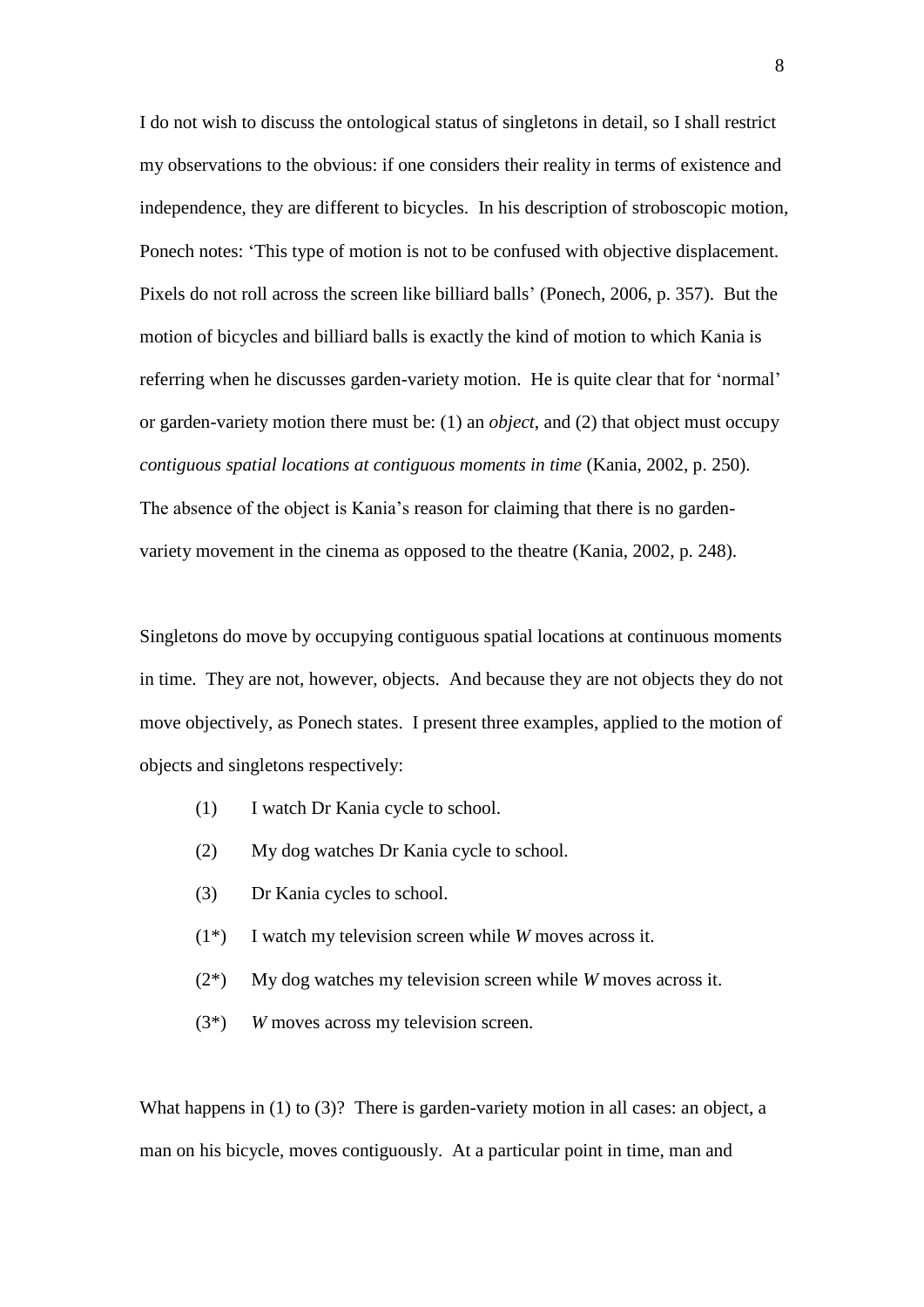bicycle are at home; at a subsequent point in time, man and bicycle are at school. The presence or absence of observers human or canine makes no difference to the sequence of events that result in the object arriving at school. In (1\*), I watch *W* move contiguously. It is not clear what happens in (2\*), suffice to say that my dog does not perceive *W*. All we can really say about (2\*) and (3\*) therefore, are that pixels (really) flash. Like Locke's secondary qualities these flashing pixels have the power to produce *W* in a being which has the relevant perceptual apparatus. But the sequence of events that take *W* from one side of the screen to the other only occurs when it is perceived by me. When I am present, pixels flash and *W* moves across the screen; when I am absent, pixels flash.

While Ponech has shown that singletons move in the same way as objects – contiguously in space and time – he cannot show that they exhibit garden-variety motion because they are not objects. His reference to a singleton as a 'perceptual object' reinforces the point (Ponech, 2006, p. 367). A singleton is a perceptual object only for beings that possess the appropriate perceptual apparatus. I have that apparatus, my dog does not. My dog can see the bicycle, but does not see the same colour as I see. Ponech notes that singletons are not abstract entities but *tangible objects of experience*. The unstated difference here is between *tangible objects* and tangible objects *of experience*. Tangible objects like bicycles appear to have an independent existence, but tangible objects of experience like singletons appear to remain a potentiality until a creature with the matching perceptual apparatus experiences them. In Ponech's terms, therefore: *W*'s movement is internal; the flashing pixels are external.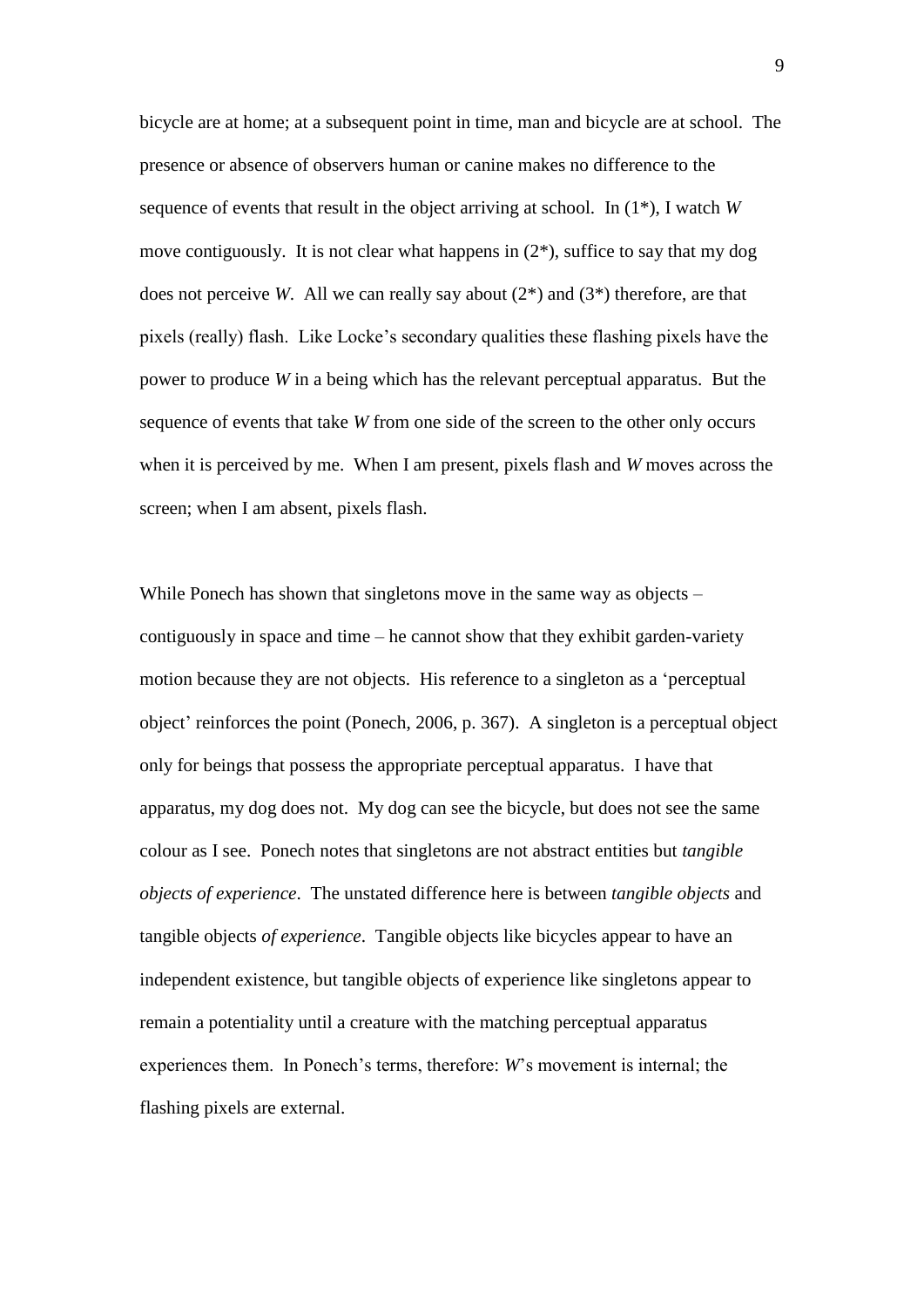It seems as if the debate, which is a very specific issue within a sub-category of philosophy of art, has exhausted itself. I think there is more to say, however, and that Ponech indicates the direction the enquiry should take when he denies that Kania's slowing down of the film projector demonstrates illusionism:

Reductionism thus mistakenly believes we glimpse cinema's true nature by slowing or freezing the exhibition machinery. All we thereby glimpse is a quasi-cinematic display momentarily deprived of one of its ontological primitives. (Ponech, 2006, p. 359)

The second sentence suggests that a necessary condition for cinematic experience is absent. In what follows, I shall focus on film and music, although – as my brief examples of literature and painting show – the issue of reception conditions is relevant to all art.

#### **3. Reception Conditions for Art Forms**

Kania's argument against Currie relies upon a single contention, the connection between the succession of still images that constitute the medium of film, and the perception of the moving images on the screen. He summarises his position: 'Yet again we can see that film's frame-by-frame nature forces us to deny that its images really move, in any standard sense' (Kania, 2002, pp. 250-251). This is simply not the case, however, as I shall demonstrate. Kania makes an error when he states that 'the number of frames per second is irrelevant to the necessary condition of paradigmatic movement' (Kania, 2002, p. 257). There is no mystery or trickery in film projection: static frames are projected at the speed of twenty-four frames per second (fps) because this is the optimum speed at which human beings perceive motion onscreen. This perception is caused by persistence of vision and the phi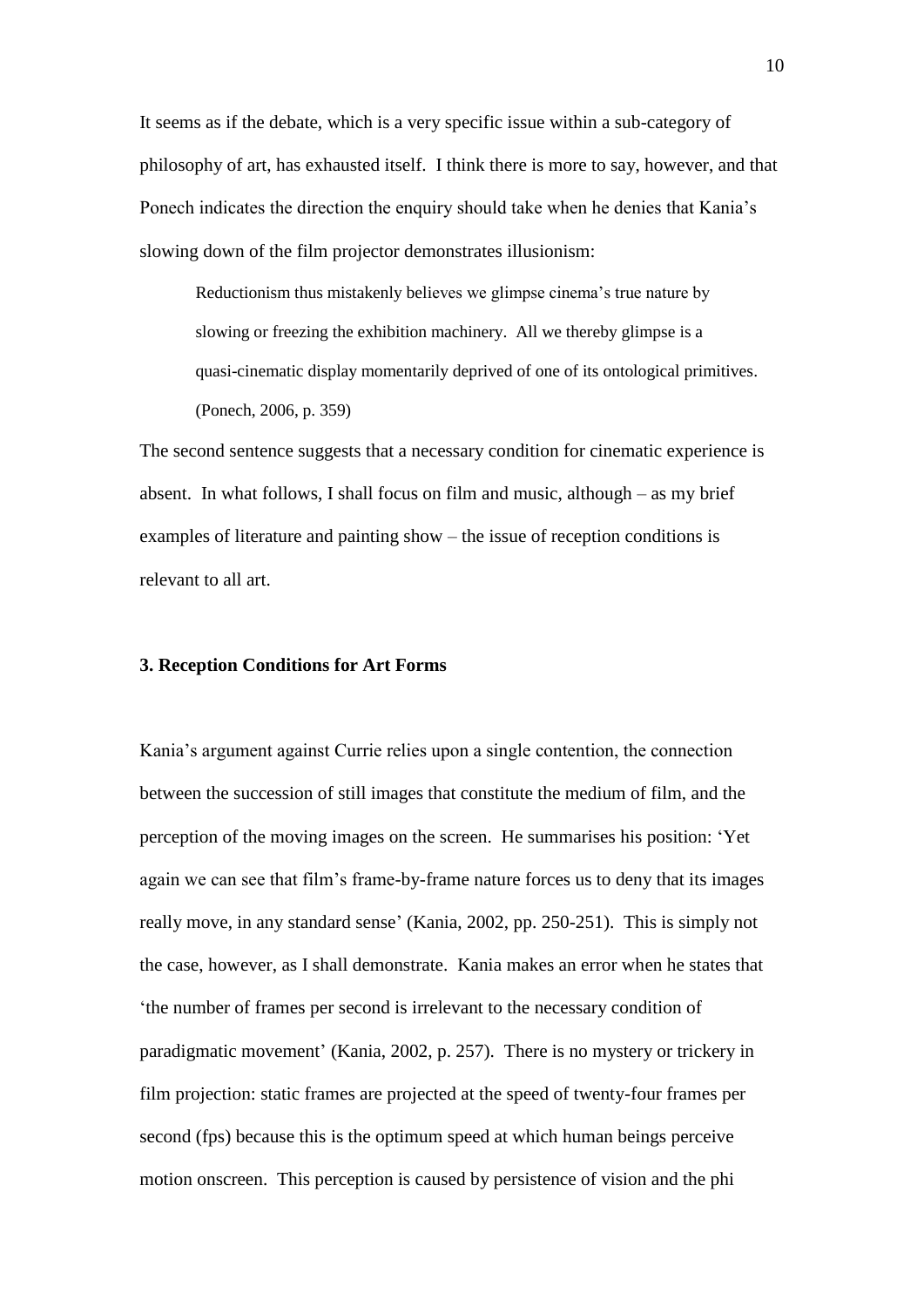phenomena. The former consists in the brain's retention of images on the retina for a fraction of a second after the removal of the stimulus; the latter is the phenomenon that causes the rotating blades of a fan to appear as a complete circle at certain speeds. The speed of projection thus operates so as to guarantee that the audience will experience a film and not a slide show, and won't see dark intervals between the frames. Projection at 24 fps is therefore a necessary condition for the reception of the art form of film by an audience.

I propose an analogy with a non-visual art, namely music. I can experience, e.g., Holst's *The Planets* in a number of ways, from attending a live performance to playing a record or CD, or downloading it onto my MP3 player. In each case, there are various factors that count towards me experiencing Holst, such as the instruments used to produce the music and the ability of the musicians to follow the score faithfully. If I attended a performance where "Mars, the Bringer of War" was played on a didgeridoo, I could not be said to have experienced Holst. Nor would I have the experience if I played a faulty CD where all I could hear was the whirring of the disk in the player. I would not have the musical or aesthetic experience of Holst if I played a 33⅓ revolutions per minute (rpm) record of *The Planets* at 45 rpm either. I would hear sounds, perhaps even music, but not Holst, and certainly not have an aesthetic experience.

The presentation and appreciation of art involves different types of media and different reception conditions. Art forms are not necessarily restricted to a particular medium, but whatever medium is used determines necessary conditions for an audience to be able to experience the work. It seems that  $manv - if$  not most – of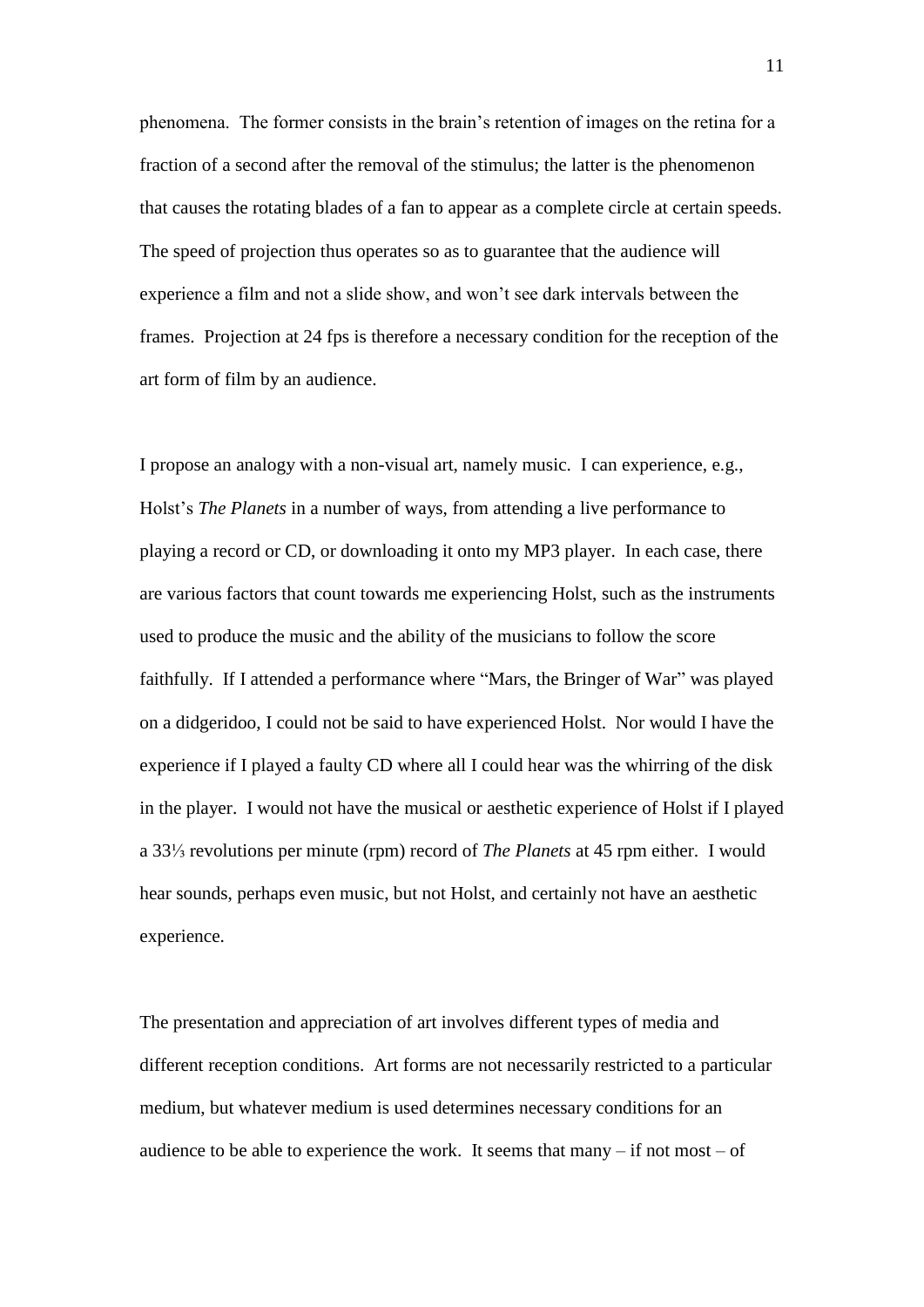these are so obvious that they frequently escape notice. Remaining with non-visual art, I would not have the experience of James Joyce's *Ulysses* if I read a word a day. In fact, even at the rate of a word an hour, every hour, the novel would take about thirty years to complete. The literary experience differs for each person, but there is a requirement that a work be consumed regularly, and with short enough intervals that one's memory and understanding can function appropriately. Visual arts have similarly obvious reception conditions: I wouldn't be able to fully appreciate Picasso's *Les Demoiselles D'Avignon* if I lay on the floor to look at it, or if the light was too dark for me to make out the depiction. Reception conditions for the experience of paintings require sufficient light and a view with as little of an angle as possible, i.e. from directly in front, at approximately eye-level.

I think the analogy between film and music is forceful. First, I can have the aesthetic experience of Orson Welles' *Citizen Kane* in a number of ways, and this experience is not reliant upon a specific medium. I can attend a performance of the film, watch it on video on my television, or watch it on my computer on the train. As with a musical performance, certain reception conditions must prevail in order for me to have the experience, and there may be arguments advanced as to the ideal conditions for the ideal experience, e.g. watching the film in a theatre, where the light is at an optimum level and the screen is an optimum size. Second, there are circumstances where I will not actually have the *Citizen Kane* experience. Significantly, those circumstances include watching the film at 1 fps and 48 fps: in fact, at any speed other than the 24 fps at which it was designed to be shown. I did not experience Holst at 45 rpm, and I do not experience Welles at 45 fps. Ponech's description of a *quasicinematic display* is therefore entirely accurate.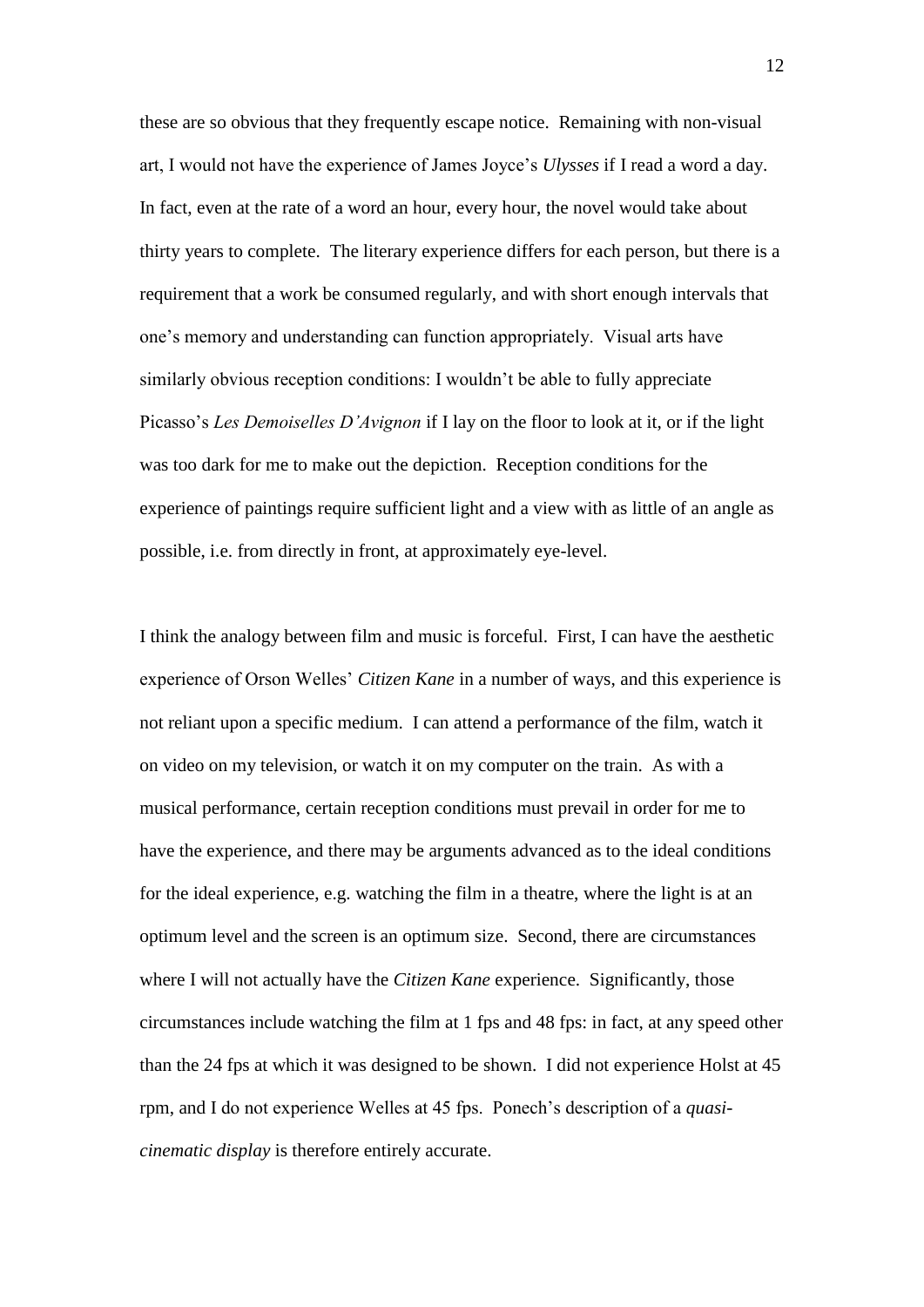The experience of film is the experience of seeing moving images under specific perceptual circumstances (e.g., 24 fps on a white screen in a dark room), which are necessary for the experience. This conception of the cinematic experience results in a serious problem for Kania. As the art form is independent of the specific medium used in production, the nature of cinematic motion must be considered independently from the means used to produce the motion. The view that the illusory nature of film can be proved by slowing the projector down is thus doubly fallacious: because there are – or could be – other methods of producing the work, and because once the conditions for aesthetic experience and perception are changed, one can no longer be said to experience the work of art. With this in mind, I return to Currie's theory of perceptual realism.

### **4. The Myth of Illusion**

I agree with Kania's scepticism of claims that put the burden of proof on the opposing argument, but Currie seems correct in this instance. If one is considering perception in general, or any particular aspect thereof, the default setting is that humans with fully functioning senses perceive reality rather than illusion. If you want me to believe that the lines in the Müller-Lyer illusion are equal in length, then you must demonstrate the fact. It looks like the one is longer than the other, and until the illusion is revealed to me, I assume my perception is veridical. Similarly, it seems to me that film consists of moving pictures. If the pictures do not move, then I require convincing. While I acknowledge that Currie's failure to provide an argument for the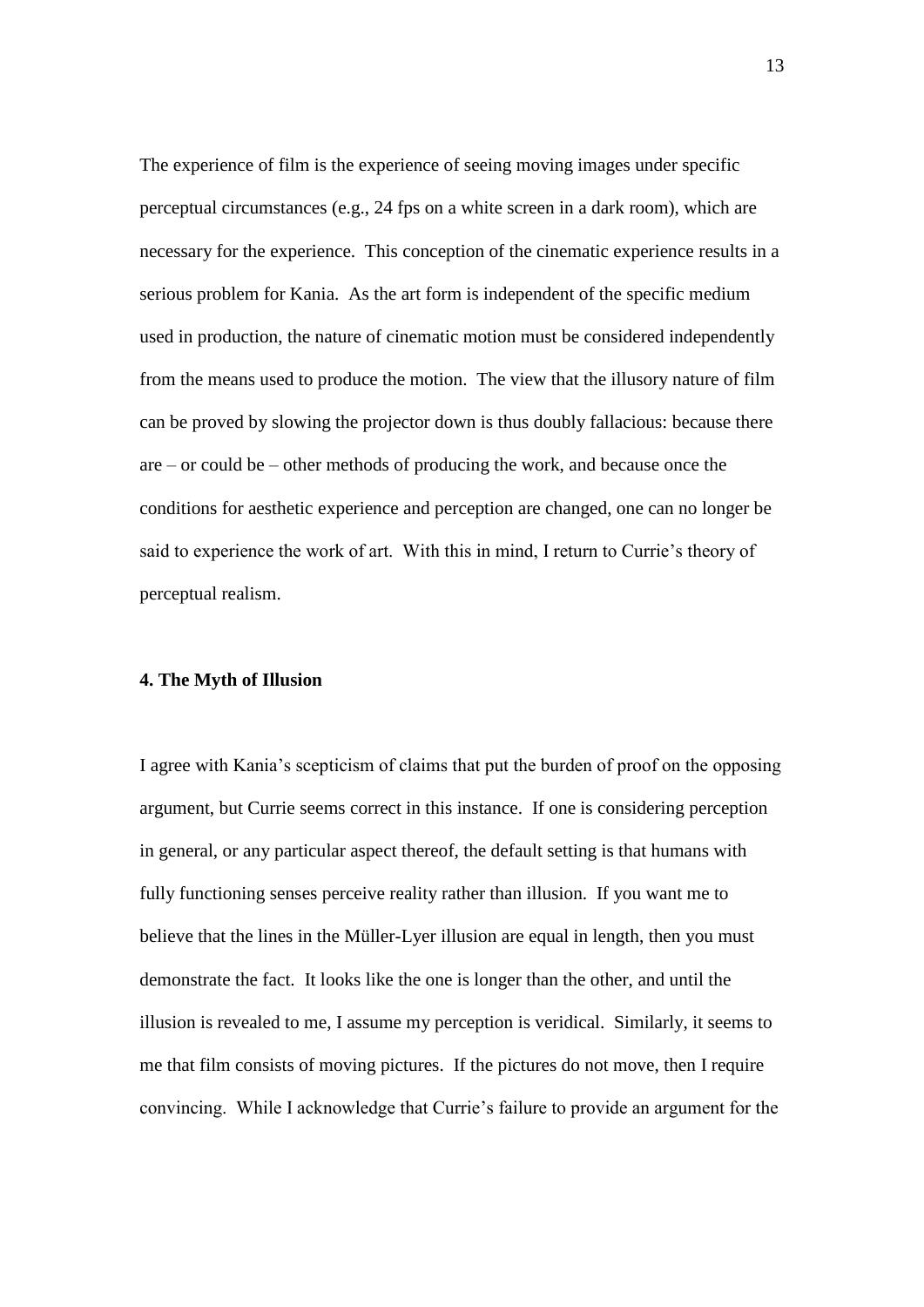reality of movement is indeed a weakness, I therefore accept that it is the illusion that requires proof.

In *Image and Mind* Currie's 'view is simply that cinematic motion is real in the weak sense', meaning that the movement is real as opposed to illusory (Currie, 1995, p. 44). He thus accepts that cinematic motion is not real in the strong sense, where real is contrasted with illusory *and* apparent. Subsequently, however, he admits to being unable to decide which sense of real is applicable to cinematic motion, and offers support for both (Currie, 1997, p. 47). All Currie's arguments rely on the comparison of the reality of cinematic movement with the reality of colour, but the suggestion that the movement is real in the strong sense is an alignment with Ponech's external realism. In perceiving motion onscreen one would not normally admit to being deceived (as by the Müller-Lyer illusion), but one might well think that the movement, like the colours, was apparent rather than independently real. I have rejected Ponech's theory in §2, and I shall therefore interpret Currie's thesis as allowing for real movement in the weak sense, i.e. that movement is real, but an instance of response-dependent movement.

In this case, Kania's objection to Currie's handling of the Müller-Lyer counterexample must be addressed. An uninformed glance at the Müller-Lyer wouldn't provoke a desire to measure the lines any more than watching a film provokes the desire to slow down the projection speed. If, however, I decide that I require an independent check, then – as Kania states – slowing down the projection speed seems entirely appropriate. Such a check would indeed show that the work of art I am appreciating is produced by the projection of a series of static images, but the act of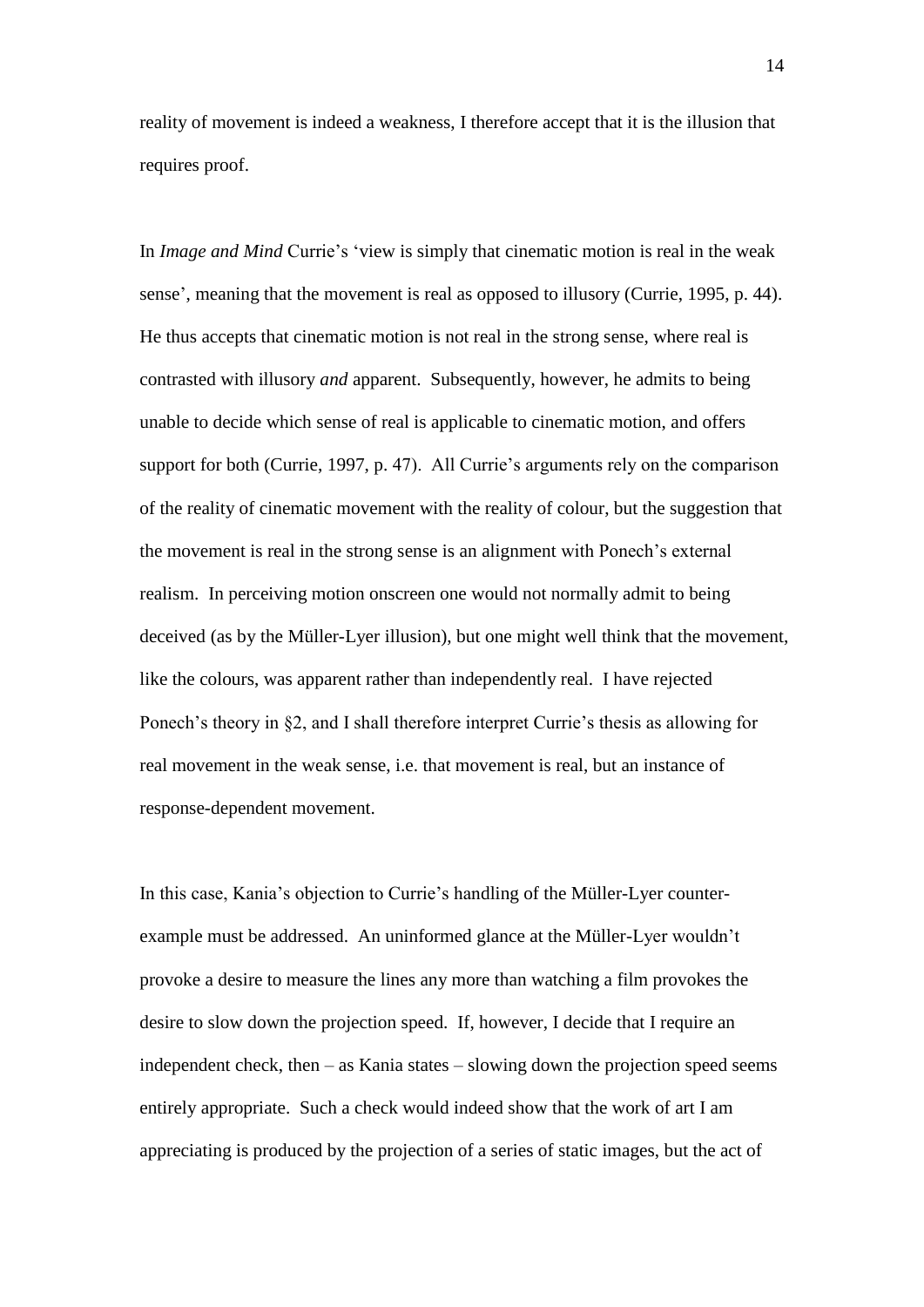checking (the slowing down of these images) would mean a departure from the appreciation of the work itself. Measuring the Müller-Lyer lines shows that the illusion is produced by the arrows, and slowing down the rate of projection shows that a film is produced by a series of static images. But Currie, Kania, and Ponech are concerned with the art of film and that art involves certain necessary reception conditions, one of which is projection at 24 fps. Watching the film at a different speed may be educational or entertaining, but is no longer experience of the work of art.

In addressing the counter-example of the wave, Currie holds that where the body of water is a physical object that appears to move, there is no physical object in cinematic motion, only a singleton. Kania rejects this concept. In his dialogue, he has Paul present John Wayne frame-by-frame to show that the image is different in each frame. I cannot accept this argument because it involves a departure from the reception conditions of the film, but I offer another on Kania's behalf. There is a particularly effective sequence of about thirty seconds in Agustín Díaz Yanes' *Alatriste* (2006), where Captain Alatriste meets his archenemy, Gualterio Malatesta. The scene begins with an oblique view of a narrow alley: Alatriste enters bottom right and walks away from the camera. He stops and turns back to the camera, whereupon the view changes to a shot of his body from the front, with the camera zooming slowly in to his face. The audience then sees Alatriste's point of view as a herd of sheep trot around the corner. The shot returns to Alatriste's face, follows his hand as he draws his dagger, and the prologue to Malatesta's entrance finishes with a close-up of the tension on Alatriste's face. The image at the beginning, of Alatriste's broadbrimmed hat and cloak seen from behind and above, is completely different from the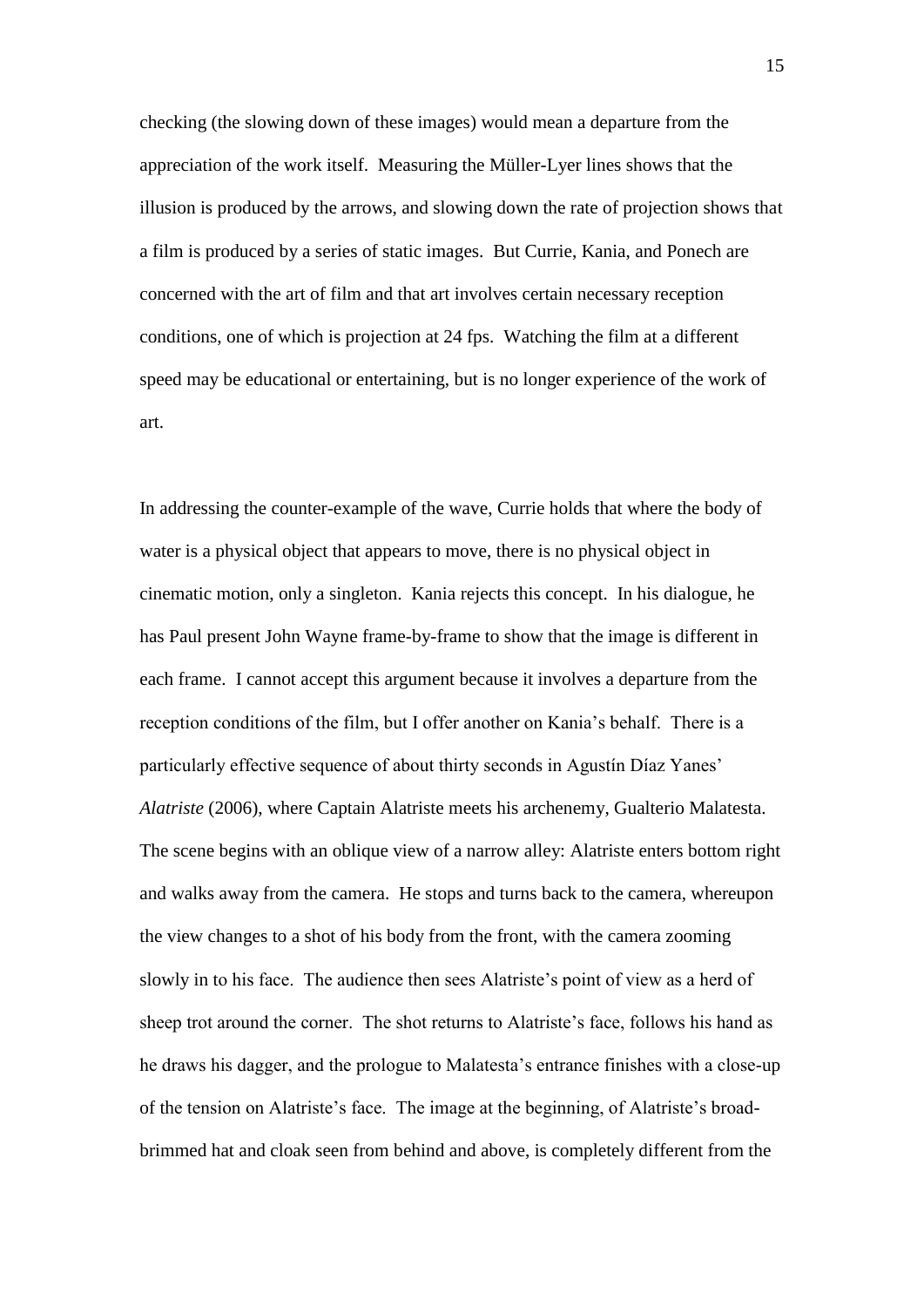close-up frontal shot of his face at the end. Although the sequence either follows Alatriste or his point of view throughout, it clearly begins and ends with two different images. Kania claims that images are not singletons, and cannot therefore really move.

The experience of film, however, provides evidence to the contrary. When I watch the above sequence, I don't see Viggo Mortensen onscreen because the camera is not transparent. I see a two-dimensional cinematic representation of Mortensen (and Captain Alatriste), and this representation takes the form of an image that changes hundreds – or perhaps thousands – of times during the film. As Currie notes, 'no particular light wave or particle is more than minutely constitutive of it' (Currie, 1995, p. 41). I wasn't confused when the camera switched from the view of Mortensen's silhouette emerging from the shadows to a close-up of his face because I recognised the image of the actor throughout; this recognition occurs because the representative image is reidentifiable. In motion pictures – as opposed to photographs – there is no paradox in the image both changing and remaining the same. If I am shown two photographs of John Wayne taken from different angles, I will call them different. Show me a film where he strides across the screen, and I will say that the singleton *W* moved. Slow the film down or speed it up as much as you like, but if we're talking about cinema then I expect images to move, and movement means change.

The point is that the discussion is about film and Currie has already identified film as essentially *moving* pictures. Definitions may differ, but there is general agreement that film consists of a depiction of some sort (be it a shadow, photograph, picture, or image) which moves,<sup>6</sup> i.e. depiction and motion are essential to the art form. Kania's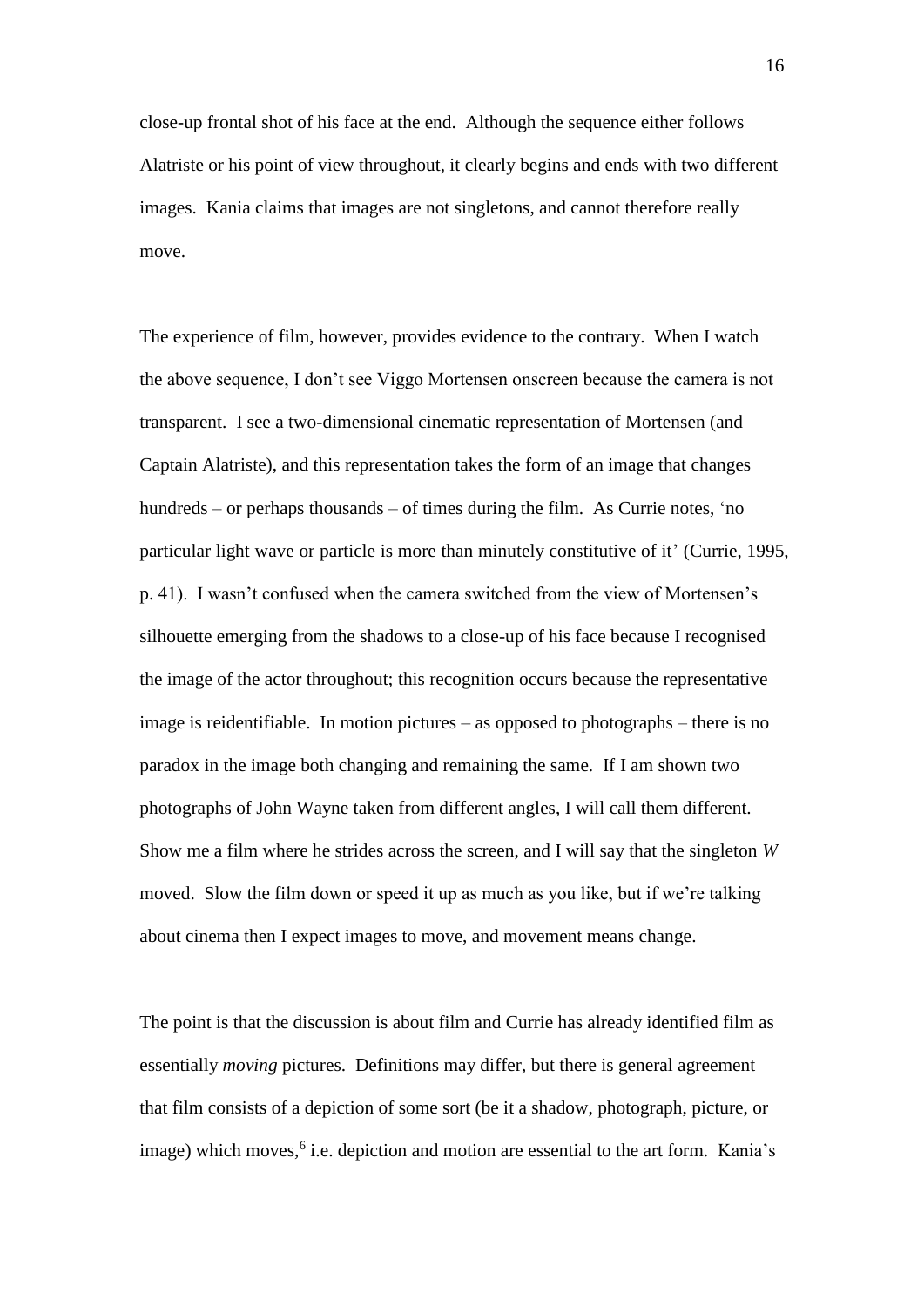objection fails because cinematic motion is the real movement of singletons. This movement is apparent (i.e., response dependent), but it is not illusory (i.e., deceptive). The fact that cinematic motion is produced by static frames shows only that a certain speed of projection  $-24$  fps  $-$  is a reception condition of the art form. Once one departs from that projection speed, one is no longer experiencing the art form, which is where the analogy with the Müller-Lyer illusion breaks down. Ponech's attempt to prove that singletons exhibit garden-variety motion also fails. They may indeed move contiguously in space and time, but they are not objects and differ from objects in that their existence is dependent on perception. I conclude, therefore, that Currie's theory of cinematic motion is the most plausible of the three options.

# **Bibliography**

Carroll, N. (1996). "Defining the Moving Image." In Carroll, N. & Choi, J. (Eds.), *Philosophy of Film and Motion Pictures* (113-133). Oxford: Blackwell. Currie, G. (1995). *Image and Mind: Film, Philosophy, and Cognitive Science*. Cambridge: Cambridge University Press (2008 edition).

— (1996). "Film, Reality, and Illusion." In Bordwell, D. & Carroll, N. (Eds.), *Post-Theory: Reconstructing Film Studies* (325-344). Madison: The University of Wisconsin Press.

— (1997). "The Film Theory that Never Was: A Nervous Manifesto." In: Allen, R. & Smith, M. (Eds.), *Film Theory and Philosophy* (42-59). London: Oxford University Press, 1997.